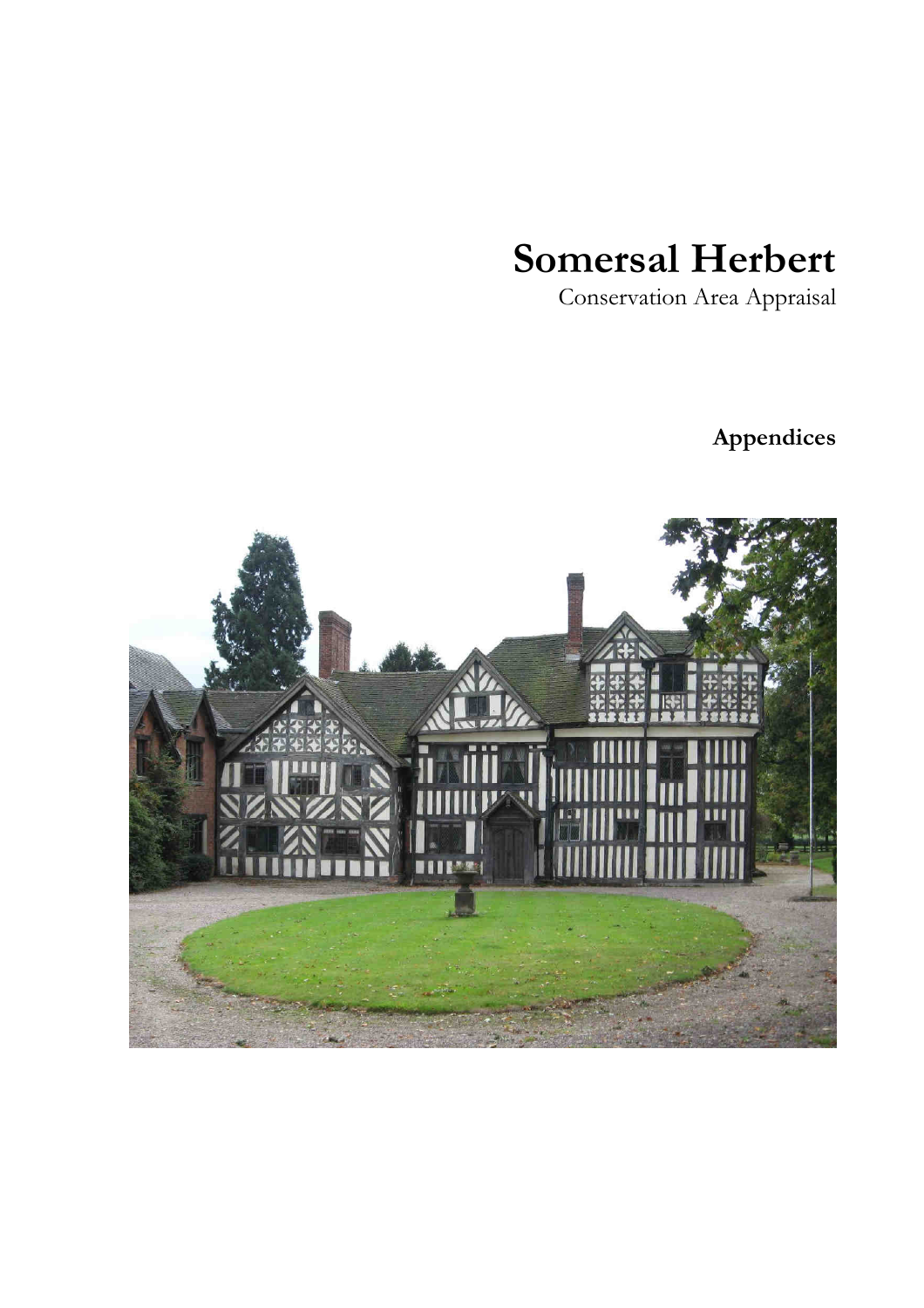# Listed Buildings in Somersal Herbert

## 415501 St Peters Church Somersal Herbert Derbyshire Parish Church. Listed Grade II 13/09/1967

Rebuilt in 1836 and again in 1874 by C J Neale of Mansfield, probably re-using medieval masonry. West tower 1912, possibly by Currey & Thompson of Derby. Sandstone ashlar and red brick. Welsh slate roofs, stone coped gables with plain kneelers and a cross finial on the east gable. Plain parapets to nave and chancel. West tower, nave with south porch and chancel. West tower in 'Free Gothic' style angle buttresses with three set-offs, castellated parapet. Polygonal stair turret projects from the north west corner and its parapet rises above the tower parapet. 3-light west window with triangular headed lights, the centre one cusped, under a Gothic arch with almost straight sides. Hoodmould. Small cusped lancets above on three sides. Clock face above again on all four sides. Bell stage has on all faces paired louvred bell openings with Gothic arches with almost straight sides, dying into the imposts. Simple hollow moulding and cusping. Stringcourse at the base of the parapet. The nave and chancel walls run without a break but the two parts are expressed externally by a break in the roofline. On the north side are three buttresses with two set- offs; to the nave, two 3-light windows under flat arches, with cusped lancet lights. One similar 2-light window to the chancel. The south side has three similar buttresses, one against the east wall and one similar 3-light window to the nave. Perp Style east window of 5-lights with hoodmould and moulded surround. Gabled south porch. Red brick with heavy rusticated stone quoins and a massive keyed stone lintel. It is in the style of c1700 but probably dates from 1836, re-using old materials.

Interior, triple chamfered tower arch without capitals. Broad, double chamfered Perp Style chancel arch. Nave and chancel roofs have kingpost trusses supported by arched braces on corbels. Early C12 circular tub font with intersecting blind arcading and a frieze of lozenges overlaid with intermittent circles. Tomb recess in the chancel north side with hollow moulding. In the recess the torso and head of a priest with arms folded and a chalice in his lap. Probably early C15. Wall monument (chancel south), aedicule with broken pediment enclosing a coat of arms. Dated 1601. Stained glass. West window c1873 by Wailes. Chancel north window 1896 by Kempe. Listed for Group Value.

#### 415502 The Cross St Peters Church Somersal Herbert Derbyshire Listed Grade II 13/09/1967

Churchyard cross. C15. Sandstone. Square base set on two stone steps and surmounted by a tall octagonal shaft with moulded top and cusped base of a cross finial. Listed for Group Value.

#### 415503 Lychgate St Peters Church Somersal Herbert Derbyshire Listed Grade II 19/11/1985

Lychgate. c1920. Coursed squared sandstone and sawn timber, with plain tile hipped roof, advanced to north and south. Chamfered stone base supporting a timber superstructure of massive square timbers closely set. Gates to north side with plank uprights diagonally braced with curved top. Good wrought iron work. Listed for Group

# 415504 Somersal Hall Somersal Herbert Derbyshire DE6 5PD Listed Grade I 05/02/1982

Value.

Small country house. Early C16, 1564, partly encased in brick in 1712, restored 1899. Timber framing with lath and plaster infil, red brick, plain tile roof with brick ridge and gable stacks. Two storeys with attics. Irregular plan. Irregular north elevation. Right hand part early C16, close studded timber framing with a middle rail to each floor. Ground floor has three 2-light and a 3-light ovolo mullioned windows either side of a timber framed porch of 1899 with openings on each side with turned balusters. First-floor has three wooden cross windows either side of a 3-light window. Coved eaves with broad gable to right with decorative double curved braces and a 2-light window. Large twin gabled dormer to right with a 2-light window and box framing with decorative quatrefoil motifs Left hand part has a broad gabled bay with box framing with diagonal bracing and quatrefoil motifs in the gable. Two 3-light windows to ground floor and two 2-light windows above either side of a smaller 5-Light window. 2-light window in the gable. Most of the windows are of 1899 in C17 and C18 style with square or diamond leaded lights. Exposed framing continues to one bay of west elevation. Early C18 brick casing to right hand bay of west elevation and whole of south elevation. South elevation has four gabled bays. First and second floor bands to left part. Left hand bay has two wooden cross windows to each floor under gauged brick arches. 2-light windows in the gable. Second bay has to ground floor a similar blocked window and a C19 doorway with round arch. First floor has a similar blocked window and a cross window. 2-light window in the gable. Third recessed bay with double doors and a 3-light mullioned and transomed window both under wooden lintels, to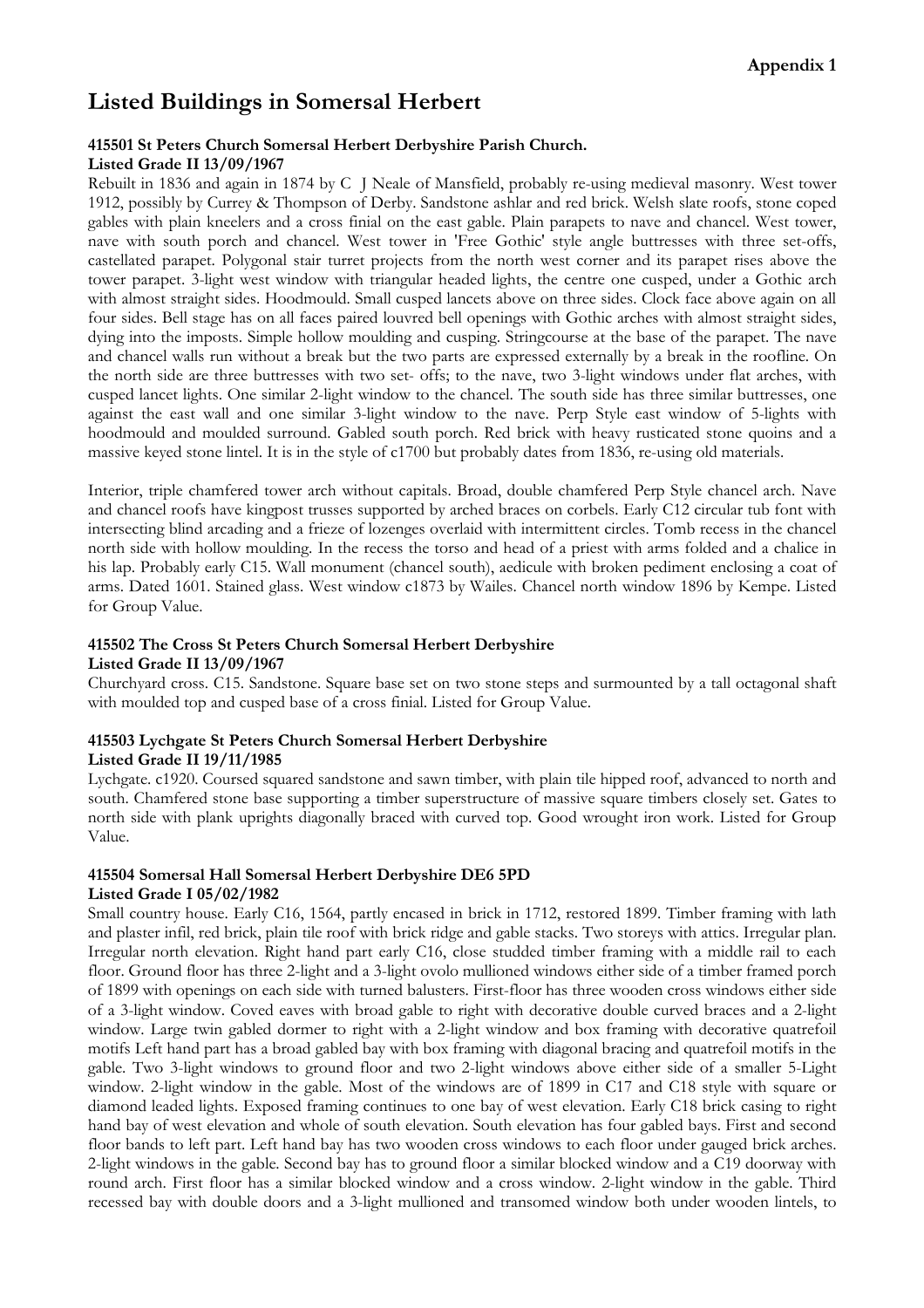# Appendix 1

ground floor. Two 2-light windows above. Right hand bay has three wooden cross windows to ground floor, one similar window above and a 3-light window in the gable. Additional bay to right with a 3-light stone mullioned window to ground floor and a glazing bar sash above. Gabled bay with exposed timber framing to east and a blocked 3-light C17 window. Late C19 wing to north east not of listable quality. Interior has exposed timber framing, stud partitions and beams. The beams are mostly un-moulded except for one finely moulded beam in the kitchen. Entrance hall with re-used Jacobean panelling partly C19. Chamfered beams. Drawing room has a late C16 style stone chimney piece. Wooden plaque said to have come from over the front door, inscribed ANNO DN1/1564 IHON/FYTS HER/BERT HYS/WYFE IHS. Main staircase around a square well, with closed string and turned balusters, possibly c1660 but in its present form mostly C19. Back staircase of c1660 with robust splat balusters to the first floor landing. Bedroom over the hall with early C18 raised and fielded panelling and double cornice. Bedroom at north-west corner has a small amount of late C17 panelling, re-set and restored. Bedroom at south west corner has early C17 staggered panelling and curved freize. To the east the junction of two buildings is clearly visible internally by the placing of two walls side by side with a gap of about two feet between. Bedroom to south east has an early C18 bolection moulded wooden chimneypiece with overmantel and cornice. A further bedroom has a built-in cupboard made up from curved late C16 fragments. In the roof a gable, formerly external, has a 3-light mullioned window. Listed for Group Value.

## 415505 Outbuildings To North East Of Somersal Hall Somersal Herbert Derbyshire DE6 5PD Listed Grade II 19/11/1985

Outbuildings, now barn, cottage and outbuilding under a continuous roof. Early C18 and mid C19. Red brick with plain tile roof. One brick ridge stack. L-plan. Two storeys C18 range to west has first floor brick band. West elevation of four bays. Two C20 windows to left, small window to right with diamond glazing, then two breather openings, a blocked window with segmental head and two further windows with segmental heads. First floor has four blocked breathers to left and two C20 dormers above, then two breathers to right and a C19 gabled dormer with diamond lights. Irregular east elevation has at south end a pattern of Vitrified headers. East range largely rebuilt in mid C19 but with fragmentary evidence of a timber frame. North elevation has gabled bay to right now converted into a cottage. Double doors to left and a door with segmental arch to left again. Circular pitching eye and diamond pattern breathers. Wall attached to south and gate-piers with stone caps and ball finials. Listed for group value only.

#### 415506 Gate Piers and Attached Walls At The Hall Somersal Herbert Derbyshire DE6 5PD Listed Grade II 13/09/1967

Gate piers and wall. Early C18. Red brick and sandstone ashlar. Rusticated ashlar gate piers with moulded caps and urns with swags. Red brick walls attached to east for about ten feet and to West as far as churchyard. Stone coped, with two chamfered set offs and pilaster buttresses. Listed for Group Value.

#### 415507 The Old Cottage Somersal Herbert Derbyshire DE6 5PD

#### Formerly listed as The Old Police Station. Cottage. Listed Grade II 13/09/1967

Early Cl7, restored 1952. Timber framed with red brick infill. Thatched roof with one brick stack just off the ridge. Single storey and attics. Box framing visible on all four sides. North elevation has a doorway to the right with plank door. Two-light casement window to the right and three similar 2-light windows to the left. One similar 2-light window above in an eyebrow dormer. Interior has inglenook fireplaces and exposed beams and stud partition.

#### 415511 Montgomery House Somersal Herbert Derbyshire DE6 5PD Listed IISTAR 13/09/1967

House. Late C16, early Cl7, C19. Timber framed with lath and plaster infil, and brick infil. Red brick. Plain tile roofs with brick gable stacks. Two storeys. Lower part to west originally a three or four bay C16 box framed hall house with stone plinth. Early C17 range to right with close studded timber framed cross wing with stone plinth. Centre part rebuilt in brick in C19. Two storeys and single storey with attics. Irregular six bay south elevation. Gabled cross wing to right has exposed close studded timber frame with lath and plaster infil and diagonal braces, over a brick ground floor. Three-light C20 casement window to ground and first floor and similar 2-light in the gable. Cl9 brick range to left has a tripartite window/door with margin lights and a doorway with moulded wood surround with the date 1608. Two glazing bar sashes above with wedge lintels and a smaller sash with wedge lintel. Dentil eaves cornice. Lower part to left with exposed box framing with diagonal braces. Four C20 2-light casement windows and two gabled dormers above. Cross wing has exposed framing to upper floor on all sides. To the north a C17 4-light wooden ovolo moulded mullion window. Interior has a broad dogleg staircase,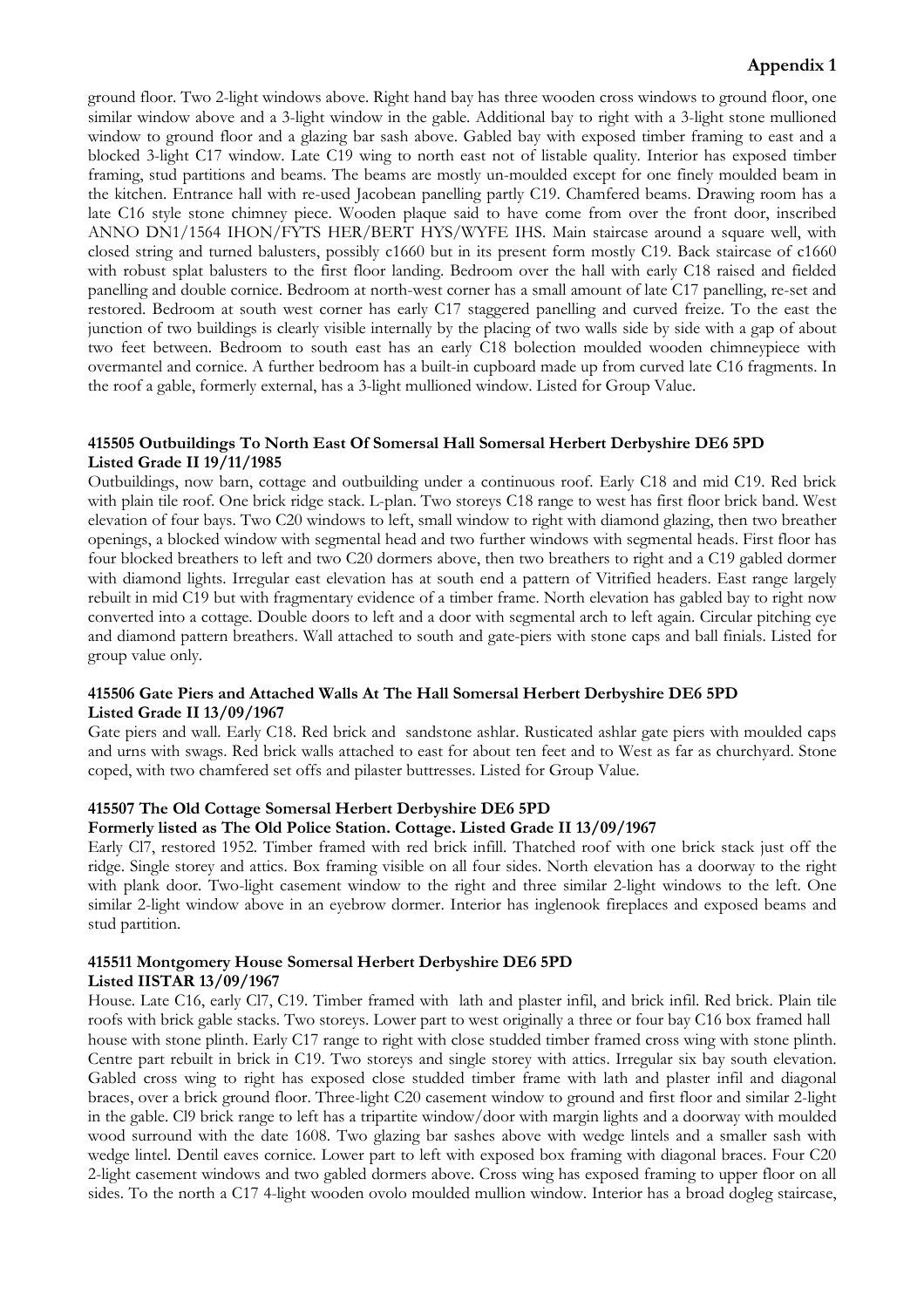with stud partition instead of banisters. Large turned balusters at attic level. Stud partitions. An upper room has early C17 staggered panelling. Another upper room has an elaborate early C17 chimneypiece. Listed for Group Value.

## 415512 Barn To Rear Of Montgomery House Somersal Herbert Derbyshire DE6 5PD Listed Grade II 25/10/1979

Formerly listed as Barn to rear of Cottage Farm. Barn, probably built as a barn and cottage. C16, early C17 and C18. Timber framed with brick infil. Stone plinth, plain tile roof with one brick ridge stack. Box framed. North elevation with exposed box framing with two pairs of diagonal braces. Central doorway with plank door. To the right two 2-light C20 wooden casement windows with diamond leaded lights. This bay is probably the earliest part of the building as it stands on a stone plinth. The quality of the joinery suggests it was for domestic use. To the left of the doorway is one similar 2-light window. This bay appears to have been added as a separate structure in the early C17 and the two later linked together as the timbers between these two bays are all re-used. Extended to west in C18. South elevation encased in brick. Segmental arched windows with C20 wooden casements with diamond lights. Segmental arched cart entrance to left. The interior has three box framed cross walls. Source: Unpublished report by John Goom of Derek Latham and Associates. Listed for Group Value.

#### 415513 Church Cottage Somersal Herbert Derbyshire DE6 5PD Listed Grade II 19/11/1985

Cottage. Early Cl7, extended and encased in brick in C19. Timber framed with crucks and red brick. Plain tile roof with one brick ridge stack and two brick gable stacks in the pitch of the roof. Single storey and attics. Single bay cruck cottage extended at both ends in C19 to form a three cell cottage. South elevation of four bays. Off centre doorway with segment head and plank door under wooden lintel. To the right a C20 window under a flat arch. To the left a segment headed window with C20 casement. To the left again a C20 window under flat arch. One gabled half dormer above. Interior has two exposed crucks, one partly truncated. Inglenook fireplace and exposed beams. Listed for Group Value.

#### 415514 Hill Farm Somersal Herbert Derbyshire DE6 5PE Farmhouse. Listed Grade II 19/11/1985

Late C18. Red brick with plain tile roof and brick gable stacks. Two storeys and attics. 'L' plan. Two bay south elevation has central doorway with segmental head and C19 half, glazed door. Flanked on each side by 3-light wooden casement windows under segment heads. Two similar windows above either side of a similar narrower window now bricked up. Blind attic storey above with windows in the gable ends.

# 416716 Telephone Box Somersal Herbert Derbyshire

#### Listed Grade II 14/07/1988

Telephone kiosk. Type K6. Designed 1935 by Sir Giles Gilbert Scott. Made by various contractors. Cast iron. Square kiosk with domed roof. Unperforated crowns to top panels and margin glazing to windows and door.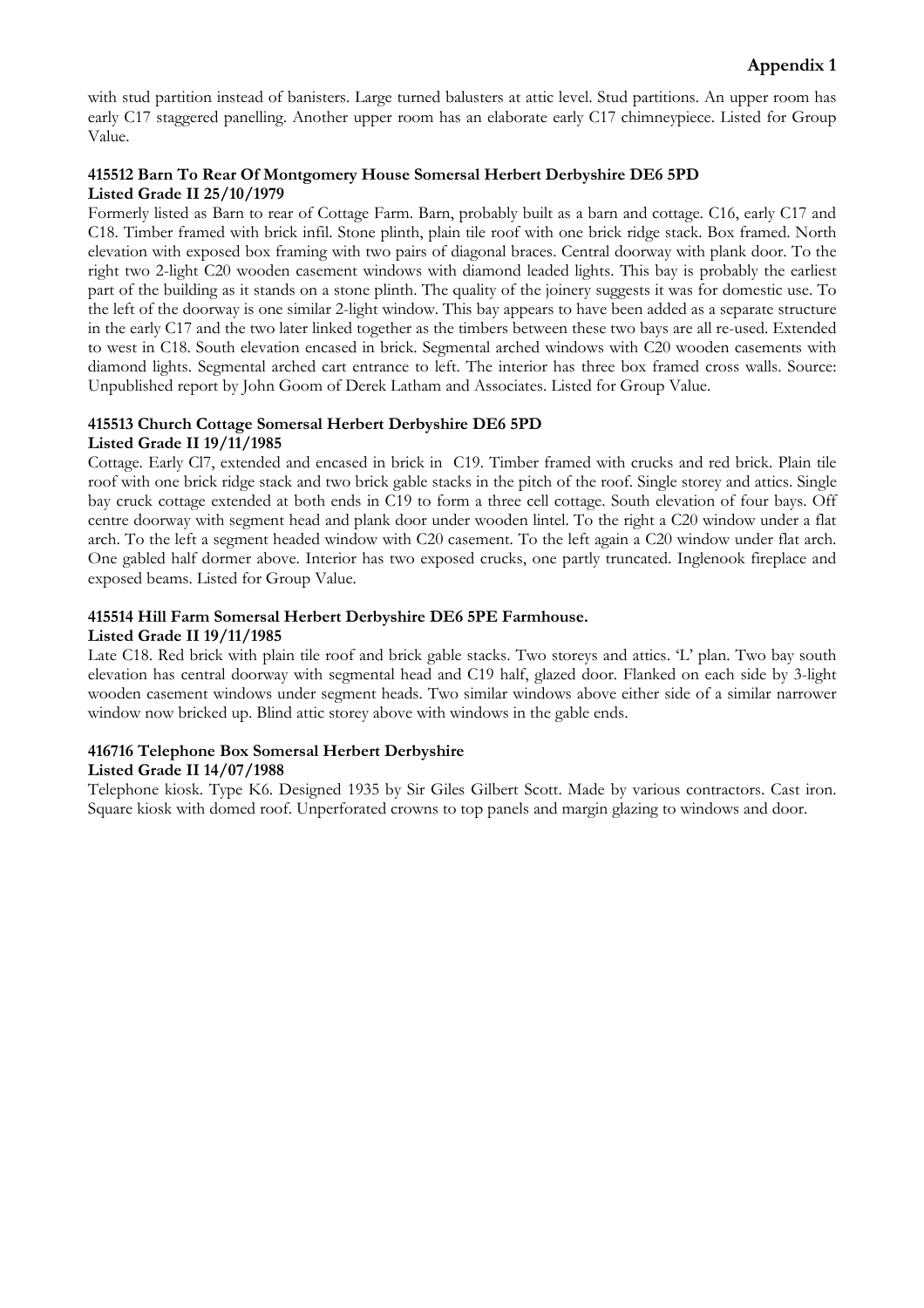

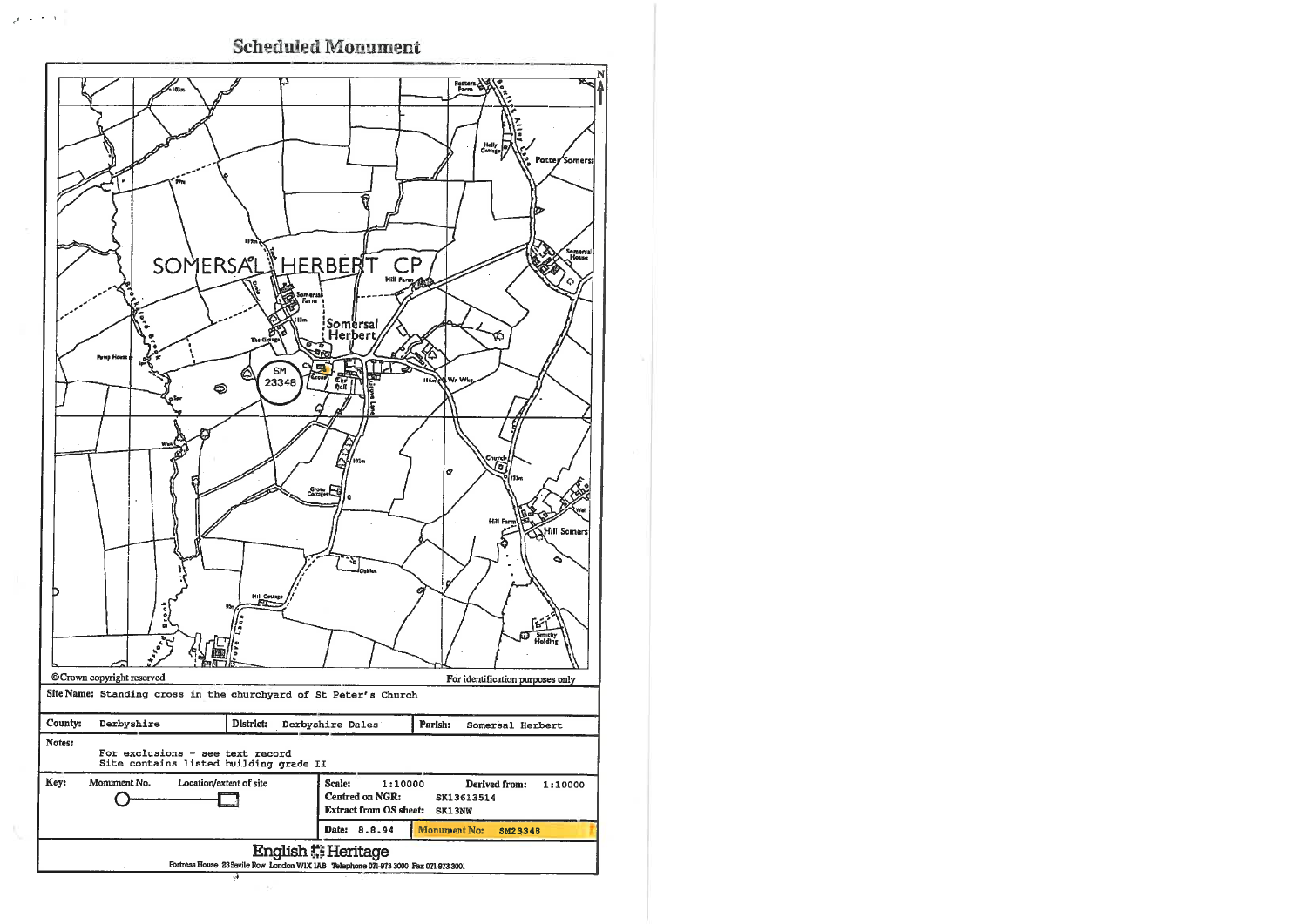FILE REFERENCE: AA 31587/1

#### SCHEDULE ENTRY COPY

ENTRY IN THE SCHEDULE OF MONUMENTS COMPILED AND MAINTAINED BY THE SECRETARY OF STATE UNDER SECTION 1 OF THE ANCIENT MONUMENTS AND ARCHAEOLOGICAL AREAS ACT 1979 AS AMENDED.

MONUMENT: Standing cross in the churchyard of St Peter's Church

SOMERSAL HERBERT PARISH:

COUNTY: DERBYSHIRE

DISTRICT: DERBYSHIRE DALES

NATIONAL MONUMENT NO: 23348

NATIONAL GRID REFERENCE(S): SK13613514

#### DESCRIPTION OF THE MONUMENT

The monument is a standing cross of probable 14th or 15th century date located to the south east of St Peter's Church. It is made of sandstone and comprises a buried foundation beneath three steps of mortared blocks which are set beneath a socle or socket-stone surmounted by a cross-shaft which is in turn crowned with a knop or capital and a carved pinnacle. The base step, which is currently flush with the modern asphalt surrounding it, is c.2.5m square. The cuboid socle is c.62cm square and has chamfered corners on its upper face. The octagonal shaft has pyramidal stops around the base and is leaded into its socket which is c.30cm square. It tapers towards the top and ends in a plain rounded knop above a simple moulded collar. Above the knop are the broken remains of a cusped pinnacle which may originally have formed the lower arm of a cross though this is not clear. The overall height<br>of the monument is c.4m with the shaft and head accounting for c.2.5m. The modern surface surrounding the monument is excluded from the scheduling, although the ground beneath is included. The cross is also Listed Grade II.

#### ASSESSMENT OF IMPORTANCE

A standing cross is a free standing upright structure, usually of stone, mostly erected during the medieval period (mid 10th to mid 16th centuries AD).<br>Standing crosses served a variety of functions. In churchyards they served as stations for outdoor processions, particularly in the observance of Palm Sunday. Elsewhere, standing crosses were used within settlements as places for preaching, public proclamation and penance, as well as defining rights of sanctuary. Standing crosses were also employed to mark boundaries between parishes, property, or settlements. A few crosses were erected to commemorate battles. Some crosses were linked to particular saints, whose support and protection their presence would have helped to invoke. Crosses in market places may have helped to validate transactions. After the Reformation, some crosses continued in use as foci for municipal or borough ceremonies, for example as places for official proclamations and announcements; some were the scenes of games or recreational activity. Standing crosses were distributed throughout England and are thought to have numbered in excess of 12,000. However, their survival since the Reformation

has been variable, being much affected by local conditions, attitudes and religious sentiment. In particular, many cross-heads were destroyed by

 $(Continued ...)$ 

SIGNED BY: A.R.Middleton On behalf of the Secretary of State for National Heritage.